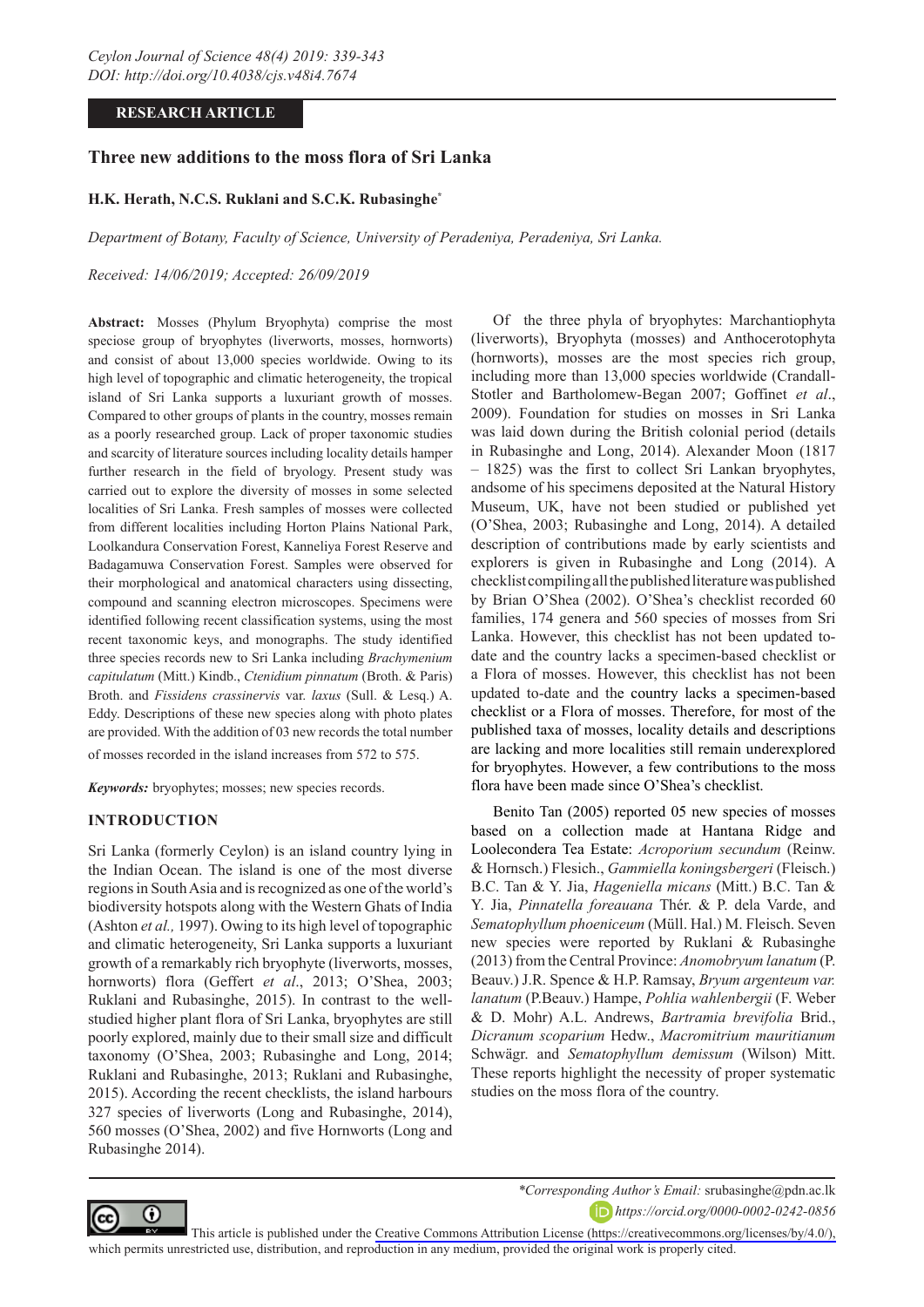# **MATERIALS AND METHODS**

A series of taxonomic surveys were conducted at different geographic localities in Sri Lanka including Horton Plains National Park, Loolkandura Conservation Forest, Kanneliya Forest Reserve and Badagamuwa Conservation Forest. Fresh samples of mosses were collected and thoroughly surveyed for morphological and anatomical characters. Specimens were identified using taxonomic keys, descriptions and monographs and authenticated using type descriptions and/or specimens. Voucher specimens were prepared and deposited at the National Herbarium Peradeniya (PDA).

# **RESULTS**

Three species records new to Sri Lanka were identified during the survey including: *Brachymenium capitulatum* (Mitt.) Kindb. and *Ctenidium pinnatum* (Broth. & Paris) Broth and *Fissidens crassinervis* var. *laxus* **(**Sull. & Lesq.) A. Eddy. Taxonomic descriptions along with details of ecology and distribution are provided for each newly recorded species.

1. *Brachymenium capitulatum* (Mitt.) Kindb., Enumeratio Bryinearum Exoticarum, Supplementum Primum: 86. 1889 ≡ *Bryum capitulatum* Mitt., Journal of the Linnean Society, Botany 22: 306. 1886. Type-Tanzania. Kilimanjaro, *Hannington s.n*. (S). (Fig. 1).

Description- Plants small, up to 10mm high, in somewhat loose tufts greenish above, brownish towards the base. Rhizoids reddhish. Stem erect, with leaves densely arranged at apex, fewer below. Leaves capitulate, larger at apex, flexuous, appressed when dry, spreading when moist, ovate-spathulate, acuminate, 4-5

mm long; margin recurved at base, plane and serrate at apex, marginal cells 1–3 rows, narrow, hyaline; costae excurrent ending in long awns; median leaf cells rectangular to hexagonal, 35–50 µm long, thin-walled, cells at leaf base rectangular. Setae erect, twisted, 30– 35 mm long. Capsule yellowish, avoid to ablong, up to 4.0 mm long, mouth narrow. Spores papillose, 10–14 mm in diameter.

Specimens examined- Sri Lanka, Central Province, Nuwara Eliya District, Horton Plains National Park, 06°50.63280'N, 080°48.87120'E, 1958 m. 6January 2018, *Herath & Rubasinghe 041-18HRSR* (PDA).

Taxonomic note-Eight species of *Brachymenium* are recorded from Sri Lanka: *B. acuminatum* Harv. in Hook., *B. exile* (Dozy & Molk.) Bosch & Sande Lac., *B. glaucum* A.Jaeger, *B. longicolle* Thér., *B. nepalense* Hook. in Schwaegr., *B. nietneri* (Müll.Hal.) A.Jaeger, *B. systylium* (Müll.Hal.) A.Jaeger, and *B. walkeri* Broth. (O'Shea, 2002). *Brachymenium capitulatum* can be easily distinguished from the other species by its distinctly bordered leaf margin and well-developed stereid cells of leaf costae.

Habitat-on rotten tree trunks.

Distribution-The species is also reported from China, Bhutan, Nepal, India (Sikkim), Papua New Guinea, and Africa (Bansal *et al*., 2011; Blockeel *et al*., 2006; Müller and Schäfer-Verwimp, 1999) and here from Horton Plains National Park, Sri Lanka.



**Figure 1:** *Brachymenium capitulatum* A-Habit, B-Leaf apex with excurrent costa, C-Leaf base, D-Leaf cross section, E-Stem cross section, F-Median cells of the leaf.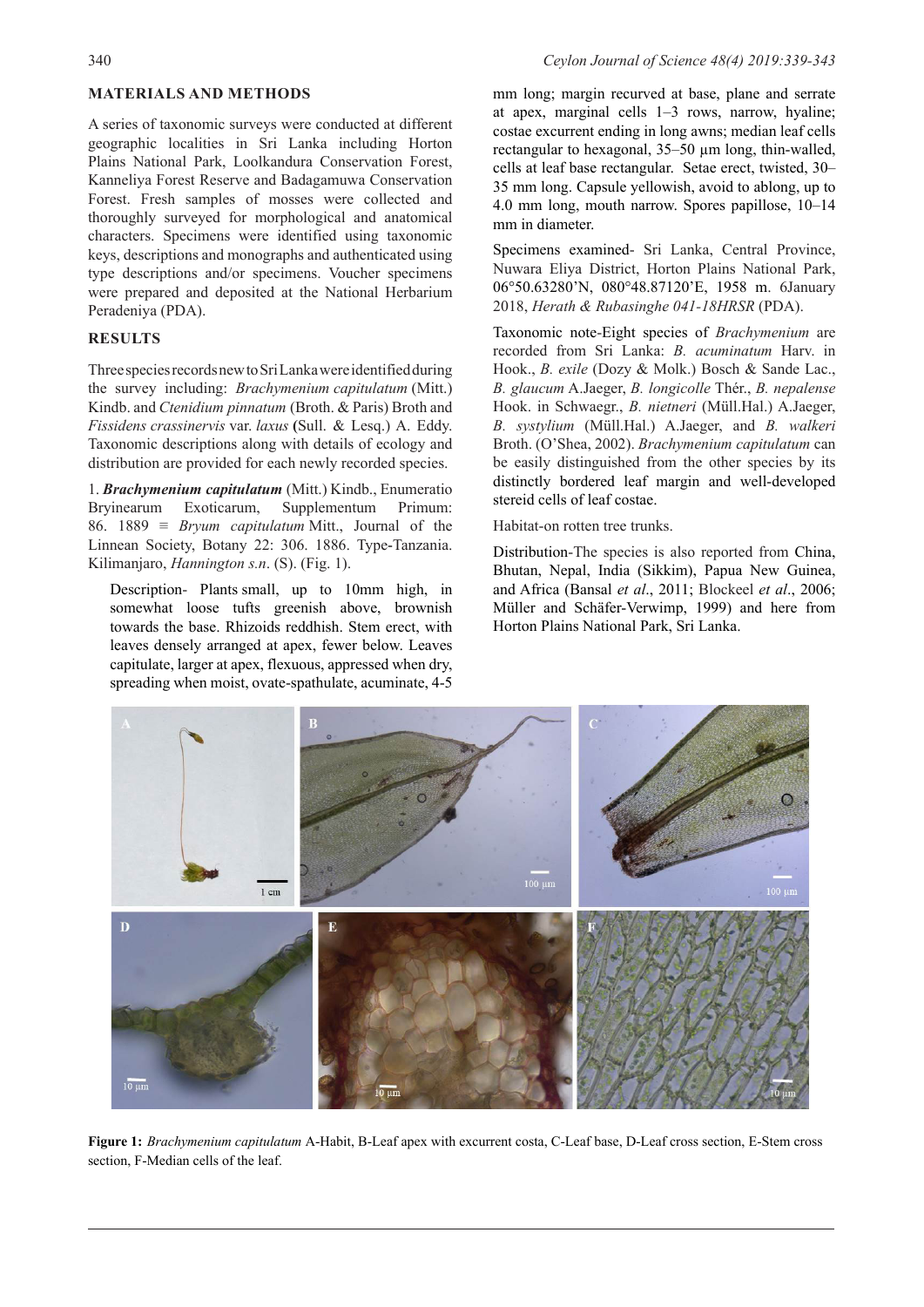#### *H.K. Herath et al.* 341

2. *Ctenidium pinnatum* (Broth. & Paris) Broth., Die Natürlichen Pflanzenfamilien I(3): 1073. 1908 ≡*Stereodon pinnatus* Broth. & Paris, Bulletin de l'Herbier Boissier, sér. 2(2): 991. 1902. Type- Japan. Liou Kiou (Ryukyu Is.) *Faurie 1325*. (P) (Fig. 2).

Description-Plants small, soft, glossy, yellowish green. Stem prostrate, 2.5–3.0 cm long, pinnately, densely branched; branches curved, 6–7 mm long. Stem leaves erect-spreading or curved, 0.8–1.0 mm long, broadly ovate-lanceolate, gradually acuminate, cordate at base; margins serrulate; costae absent; median leaf cells 30–35 µm long, prorate, smooth; alar cells shortly rectangular to rectangular, alar cells not distinctly differentiated; branch leaves flattened, slightly falcate, 0.6–0.8 mm long, ovate-lanceolate, shortly acuminate. Sporophytes not seen.

Specimens examined-Sri Lanka, Central Province, Nuwara Eliya District, Horton Plains National Park, 06°47.05320'N, 080°47.87220'E, 2106 m. 6January

### 2018, *Herath & Rubasinghe 042-18HRSR* (PDA).

#### Habitat-On rotten wood

Taxonomic Note-O'Shea (2002) recorded two species of *Ctenidium*: *C. ceylanicum* Cardot ex M.Fleisch. and *C. lychnites* (Mitt.) Broth. *Ctenidium pinnatum* is distinct in its small nature, dense pinnate branching of the stem, and gradually acuminate, falcate stem leaves.

Distribution- *Ctenidium pinnatum* is also reported from China, Japan, Taiwan and Vietnam (Zhang *et al*., 2016; Higuchi, Yao and Lin, 2012) and here from Horton Plains National Park, Sri Lanka.



**Figure 2:** *Ctenidium pinnatum* A) Habit of the plant B) A branch showing pinnate branching pattern C) Stem leaf D) Acuminate leaf apex E) Leaf base F) Leaf lamina cells.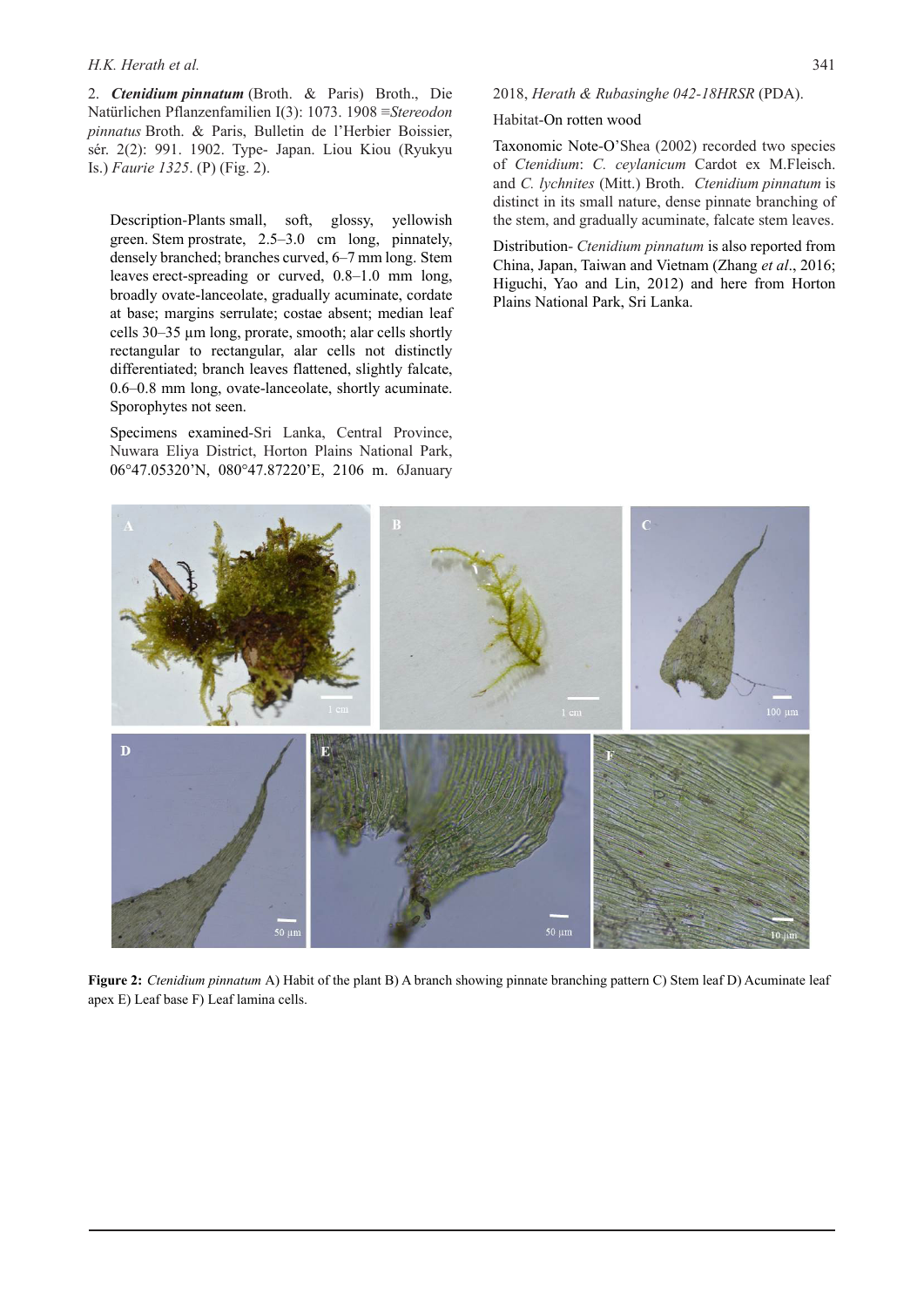3. *Fissidens crassinervis* Lac. var. *laxus* (Sull. & Lesq.) A. Eddy, A Handbook of Malesian Mosses 1: 70. 1988 ≡*Fissidens laxus* Sull. & Lesq. Proceedings of the American Academy of Arts and Sciences 4: 276. 1859. Type–Hong Kong (G) (Fig. 3).

Description-Plants small, brownish green, variable in size, up to 4 mm tall. Stem ovoid, central strand absent in cross section. Leaves small, narrow, linearlanceolate, bluntly acuminate, 1.0–1.2 mm long; costa strong, reddish brown, disappearing below apex; margin weakly crenulate; vaginant lamina less than half leaf length.

Sporophytes not seen. Seta terminal, sporophytes not common (Eddy, 1988).

Specimens examined-Sri Lanka, Southern Province, Galle District, Kanneliya Forest Reserve,06°19.04220'N, 080°18.97860'E,38 m. 20January, 2018. *Herath & Rubasinghe 071-18HRSR* (PDA).

Habitat-On a thalloid liverwort, *Riccia* sp.

Taxonomic Note-O'Shea (2002) recorded 36 species and 02 varieties under *Fissidens*: *F. angustiusculus* Dixon & P.de la Varde, *F. angustus* Thwaites & Mitt., *F. anomalus* Mont., *F. antrophyi* Müll.Hal., *F. axilliflorus* Thwaites & Mitt., *F. beckettii* Mitt., *F. ceylonensis* Dozy & Molk., *F. crassinervis* Sande Lac., *F. crispulus* Brid., *F. curvatoxiphioides* Dixon & P.de la Varde, *F. curvatus* Hornsch., *F. dentatolimbatus* Dixon, *F. discolor* Wilson ex Mitt., *F. firmus* Mitt., *F. flaccidus* Mitt., *F. fuscoviridis* Thwaites & Mitt., *F. gardneri* Mitt., *F. gedehensis* M.Fleisch., *F. incertus* Thér. & P.de la Varde, *F. karwarensis* Dixon, *F. lateralis* Broth., *F. macrosporoides* Dixon & P.de la Varde, *F. macrosporus* Dixon, *F. minutus* Thwaites & Mitt., *F. nanocarpus* Müll. Hal., *nom. nud*., *F. nobilis* Griff., *F. plumula* Thwaites & Mitt., *F. schmidii* Müll.Hal., *F. serratus* Müll.Hal., *F. socialis* Müll.Hal., *F. speluncae* Broth., *F. subobscurus* Paris, *F. thwaitesii* Paris, *F. virens* Thwaites & Mitt., *F. walkeri* Broth., *F. zollingeri* Mont. *F. ceylonensis* var. *simplex* M.Fleisch., and *F. pellucidus* var. *pellucidus* Hornsch. The new record, *F. crassinervis* **var.**  *crassinervis* is losely related to *F. crassinervis* **var.**  *crassinervis*. However, reddish-brown plants, deep reddish brown costae and narrow, tapering leaves of *F. crassinervis* var. *crassinervis* readily separates it from much green coloured *F. crassinervis* var *laxus*.

Distribution-The species is also reported from India, Japan and Malesia (Suleiman and Edwards, 2002) and here from Kanneliya Forest Reserve, Sri Lanka.



**Figure 3:** *Fissidens crassinervis var. laxus* A) Habit of the plant B) Leaf C) Bluntly acute leaf apex, D-Leaf lamina cells, E) Leaf cross section F) Cross section of stem.